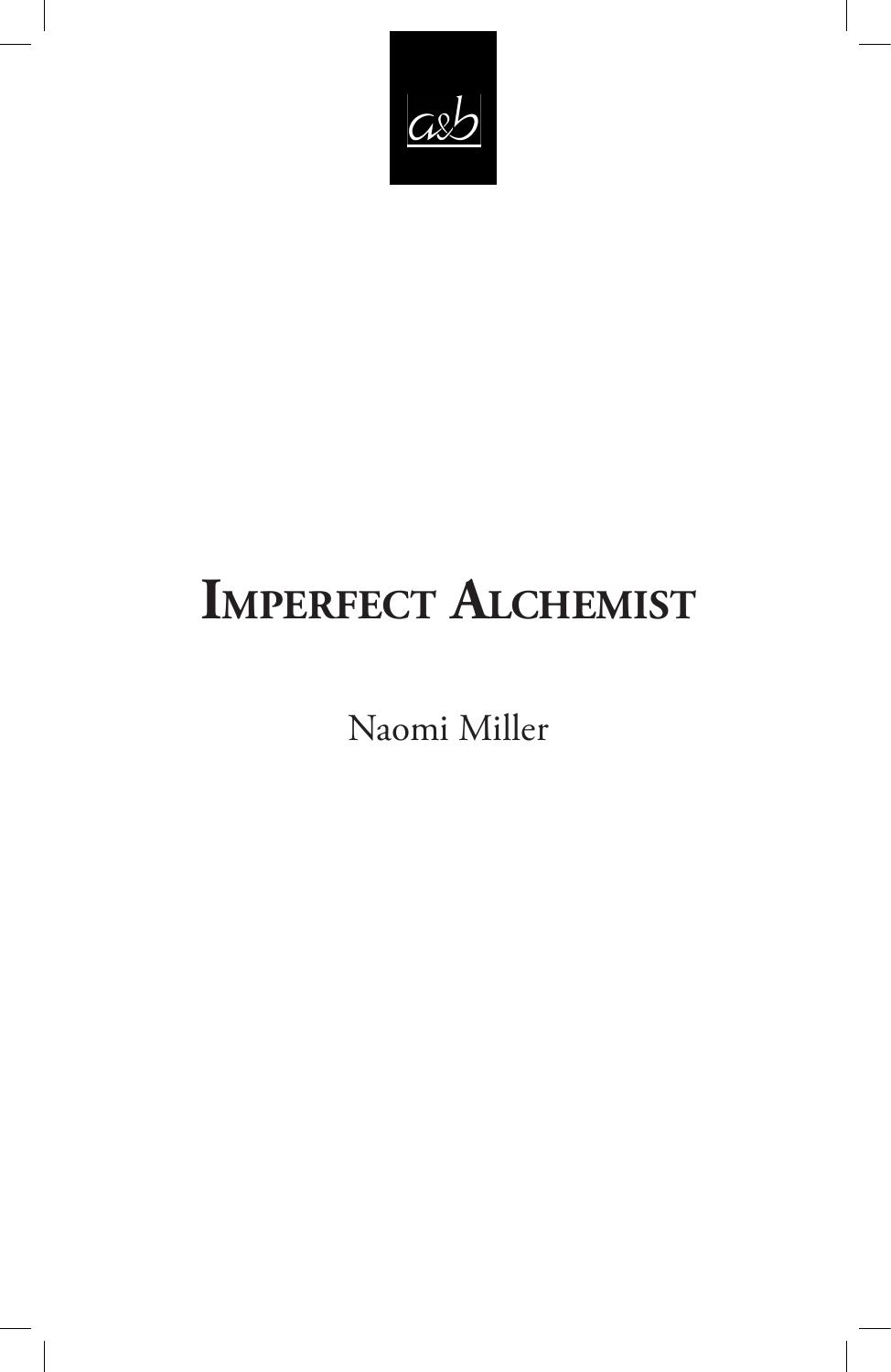Allison & Busby Limited 11 Wardour Mews London W1F 8AN *allisonandbusby.com*

First published in Great Britain by Allison & Busby in 2020.

Copyright © 2020 by Naomi J. Miller

The moral right of the author is hereby asserted in accordance with the Copyright, Designs and Patents Act 1988.

> *All characters and events in this publication, other than those clearly in the public domain, are fictitious and any resemblance to actual persons, living or dead, is purely coincidental.*

All rights reserved. No part of this publication may be reproduced, stored in a retrieval system, or transmitted, in any form or by any means without the prior written permission of the publisher, nor be otherwise circulated in any form of binding or cover other than that in which it is published and without a similar condition being imposed on the subsequent buyer.

> A CIP catalogue record for this book is available from the British Library.

> > First Edition

#### ISBN 978-0-7490-2617-2

Typeset in 11/16 pt Adobe Garamond Pro by Allison & Busby Ltd.

The paper used for this Allison & Busby publication has been produced from trees that have been legally sourced from well-managed and credibly certified forests.

> Printed and bound by CPI Group (UK) Ltd, Croydon, CR0 4YY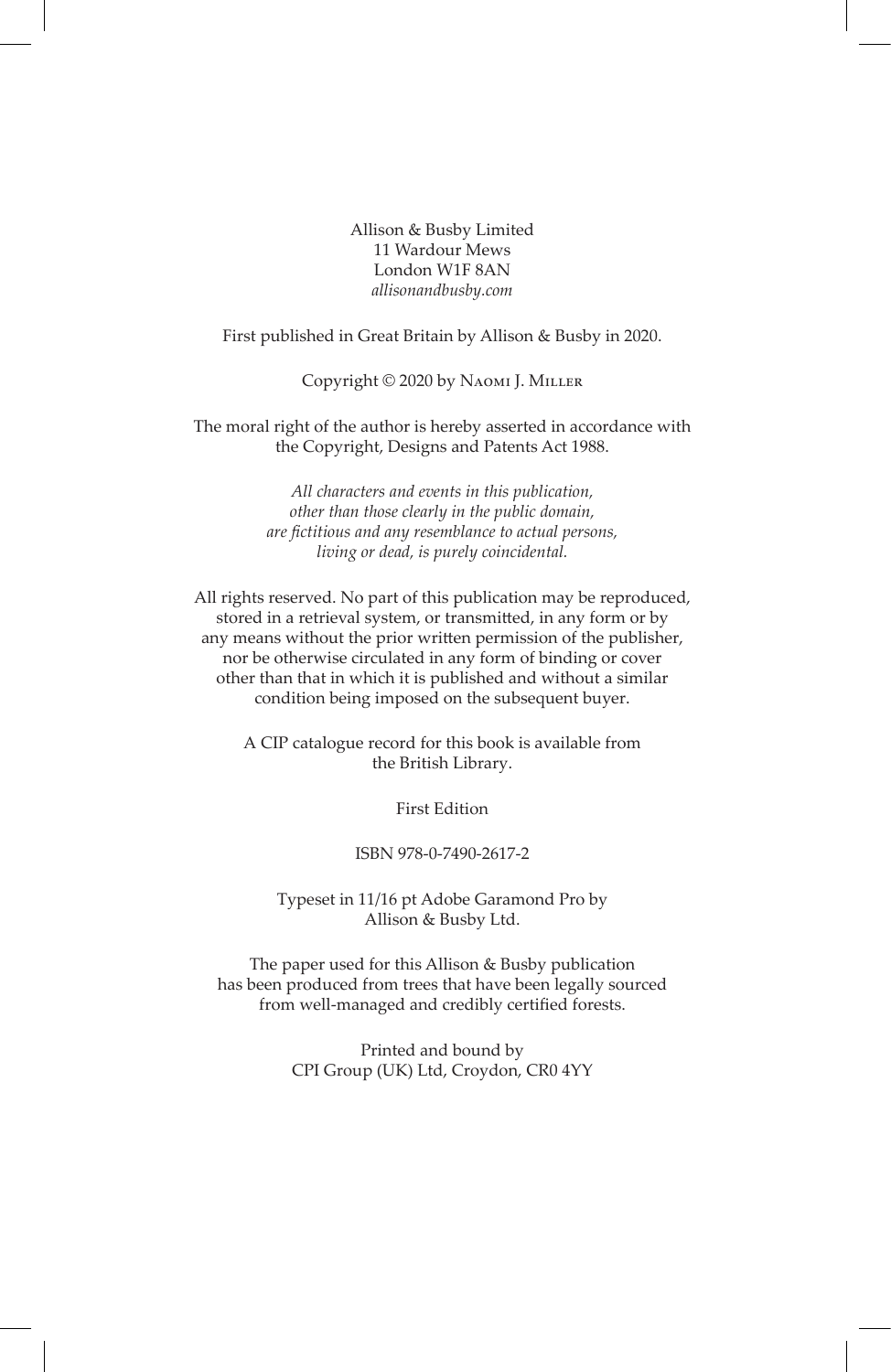## **Prelude: The Still-Room**

#### **Lady Catherine Herbert**

Alchemy is no better than superstition. At best, a fond hope; at worst, heartbreak. Even when the goal is something less ambitious than turning dross into gold.

Catherine sets the lantern on the landing and places the fingertips of one hand against the oak door for balance. Her breath comes in short gasps, her chest tight with bands of pain from climbing the three flights of stairs to the top of the house, lifting feet that seem weighted with lead.

She has been disappointed so many times, she has all but abandoned the quest. Yet, once again, even as her head swims from the dizzy spells that now afflict her, she pulls a ring of keys – brass, silver and gold – from the muslin pouch hanging from her girdle. She turns the lock with the largest one, of brass, and with an effort pushes open the heavy door.

The still-room is bathed in moonlight at this hour, its shelves and tables edged with black shadows, bearing no resemblance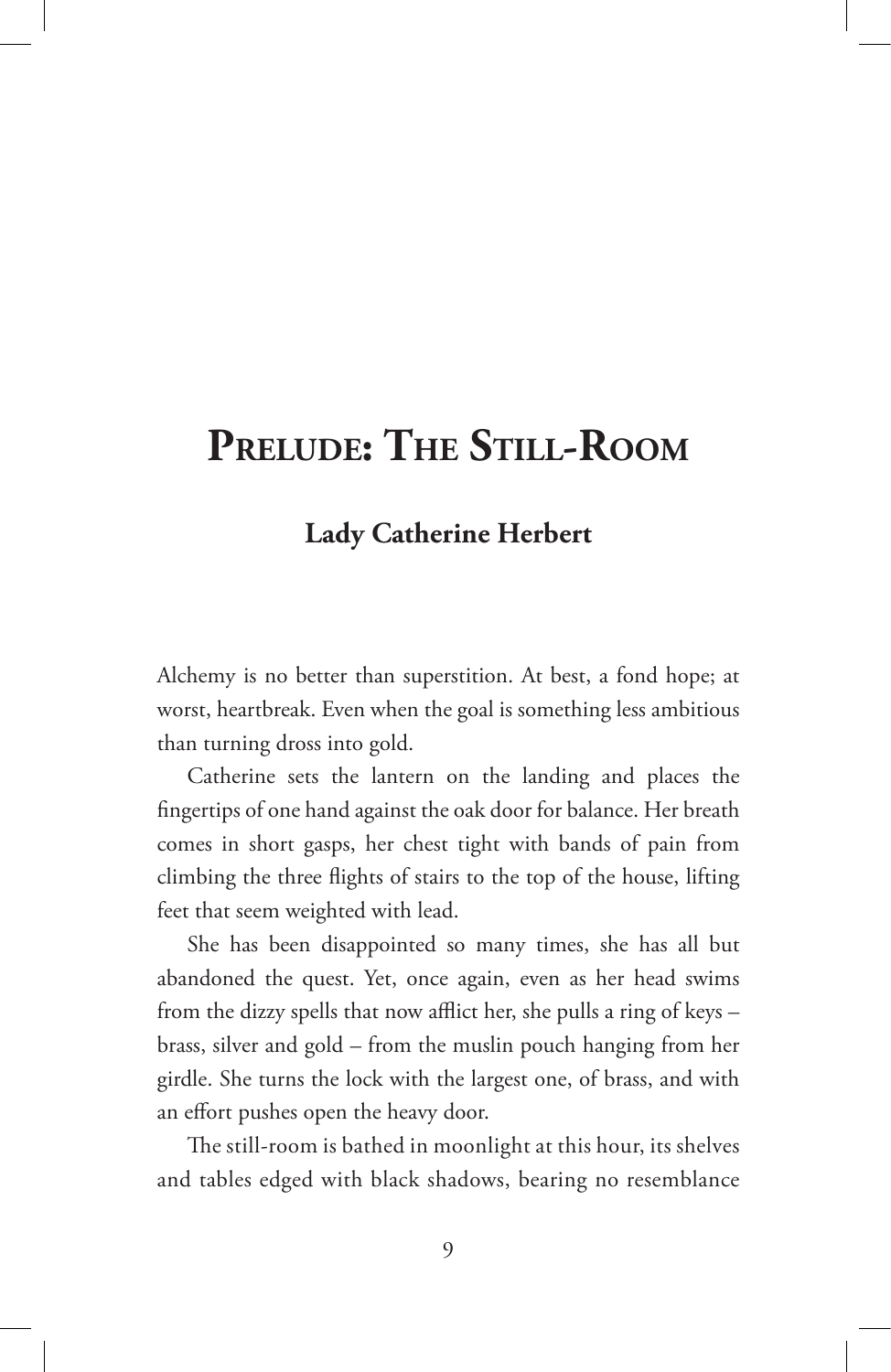to the heated hive of concoction and distillation that has occupied so many of her daylight hours. Now, its cool, eerie silence is forbidding.

She lifts the lantern and enters the room with unsteady steps, inhaling the musky odours of spices and minerals. Her shaky grip sends blades of light and shadow spinning around her until she places the lantern on the worktable that stretches almost the length of one wall. Glass bottles of herbal syrups and cordials, tinctures and balms line the shelves above it, alongside ointments and lotions in pewter pots. Dried herbs from her own garden rest beside costly minerals and spices from abroad, all carefully labelled and separated according to their potential to heal or harm. Stored along the wall beneath the table are chests of ingredients ready to be used once she is well enough to resume her work – if that day ever comes.

Her husband, Henry Herbert, Earl of Pembroke and master of Wilton House, has spared no expense in support of her activity in the still-room, where she has prepared and perfected chemical and herbal remedies for the health of Wilton's large staff and that of the farmers and villagers in the Wiltshire countryside neighbouring the estate. But Lady Catherine has not made this nocturnal visit to obtain syrup for a servant's cough or a tincture to ease a village wife's labour pains. Nor to seek once more the elusive remedy for her own ailments. With such skill to treat others, why is she unable to heal herself?

For years now, her production of medicines has gone hand in hand with the chimerical search for a cure – not for her persistent weakness, but for infertility. Her husband hasn't reproached her for her failure to bear a child, yet at twenty-two and still childless after nine years of marriage, she is all too aware that the absence of an heir to the earldom blocks his hopes for the Pembroke line. She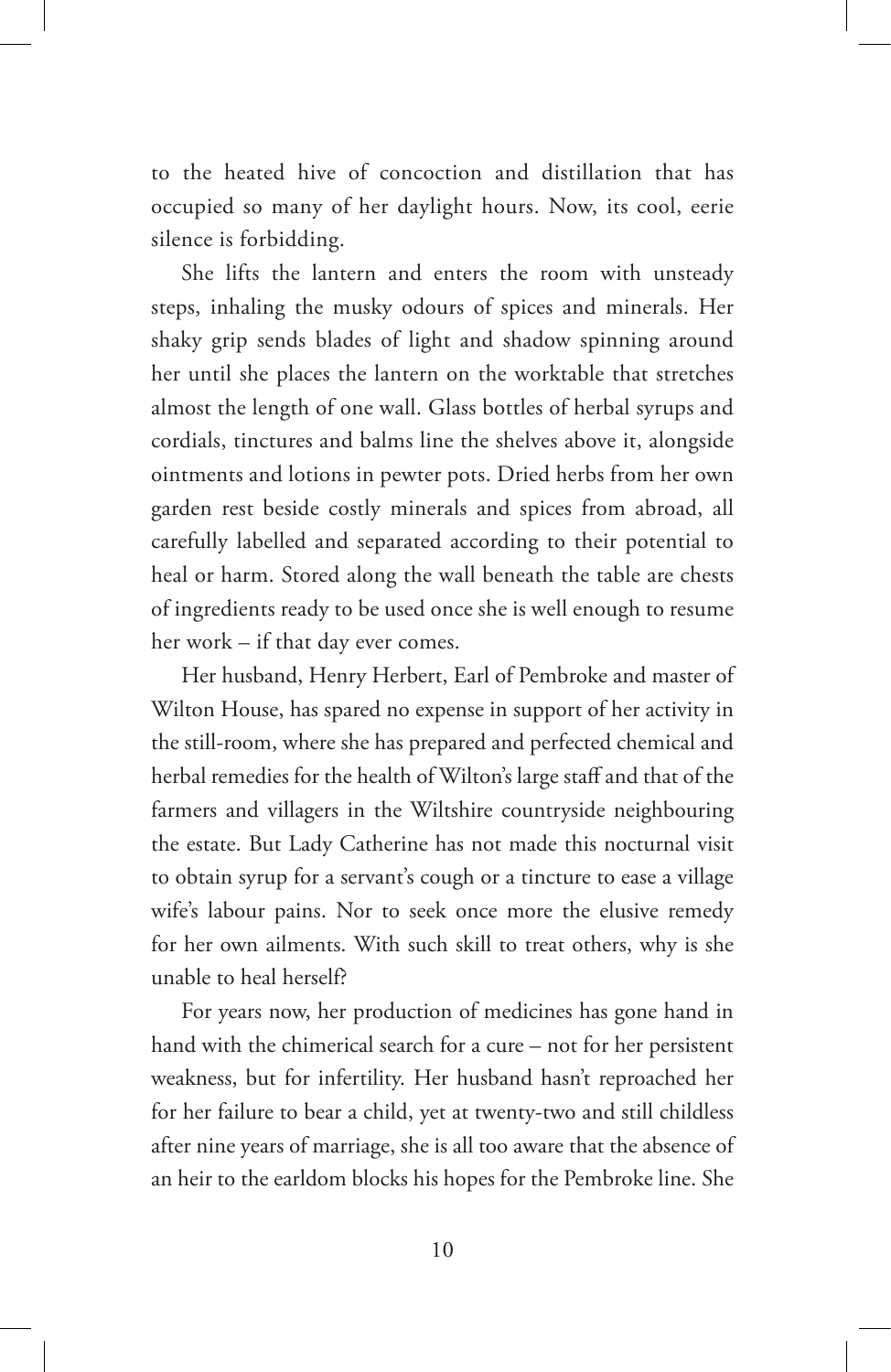herself is beginning to lose her capacity to imagine an infant in her arms. It is the child she longs for, not the line.

Impatient with these thoughts, Catherine moves purposefully to the cabinet at the far end of the room, past the open shelves holding all the alchemical vessels essential to her work: glass aludels and retorts, silver still pots and copper pelicans. The aludels, known by alchemists as 'eggs' for their ovoid shape, always make her think of her womb, empty and waiting to be filled. Setting the lantern beside the cabinet, she selects the small silver key, unlocks the inlaid door and inhales a muted medley of exotic fragrances. The lower shelves house an array of small bottles and flasks containing specialised tinctures and cordials. Another shelf bears pots of precious spices from faraway lands: cardamom, ginger and saffron from India, nutmeg and cloves from the Spice Islands, cinnamon from Ceylon. When she lifts their lids and closes her eyes, the distinctive note of each aroma mingles in complex harmony with its fellows, intoxicating her senses. The topmost shelf contains the rarest as well as the most dangerous substances, to be used only in small doses for extreme ailments.

The open shelf at the heart of the cabinet is lined with varied pieces of coloured stone, from crimson-veined marble to a large piece of crystalline rose quartz, the queen of her collection, attended by a handful of small gemstones cut from the same quartz – tumbled crystals, smooth and translucent in the flickering light. She rubs one between her fingers and slips it into the muslin pouch.

From the bottom of the cabinet, Catherine removes the object of her quest: a black walnut box, her husband's gift for the safekeeping of her medicinal recipes. She runs her fingers over the alchemical symbols engraved in the lid and sides: crossed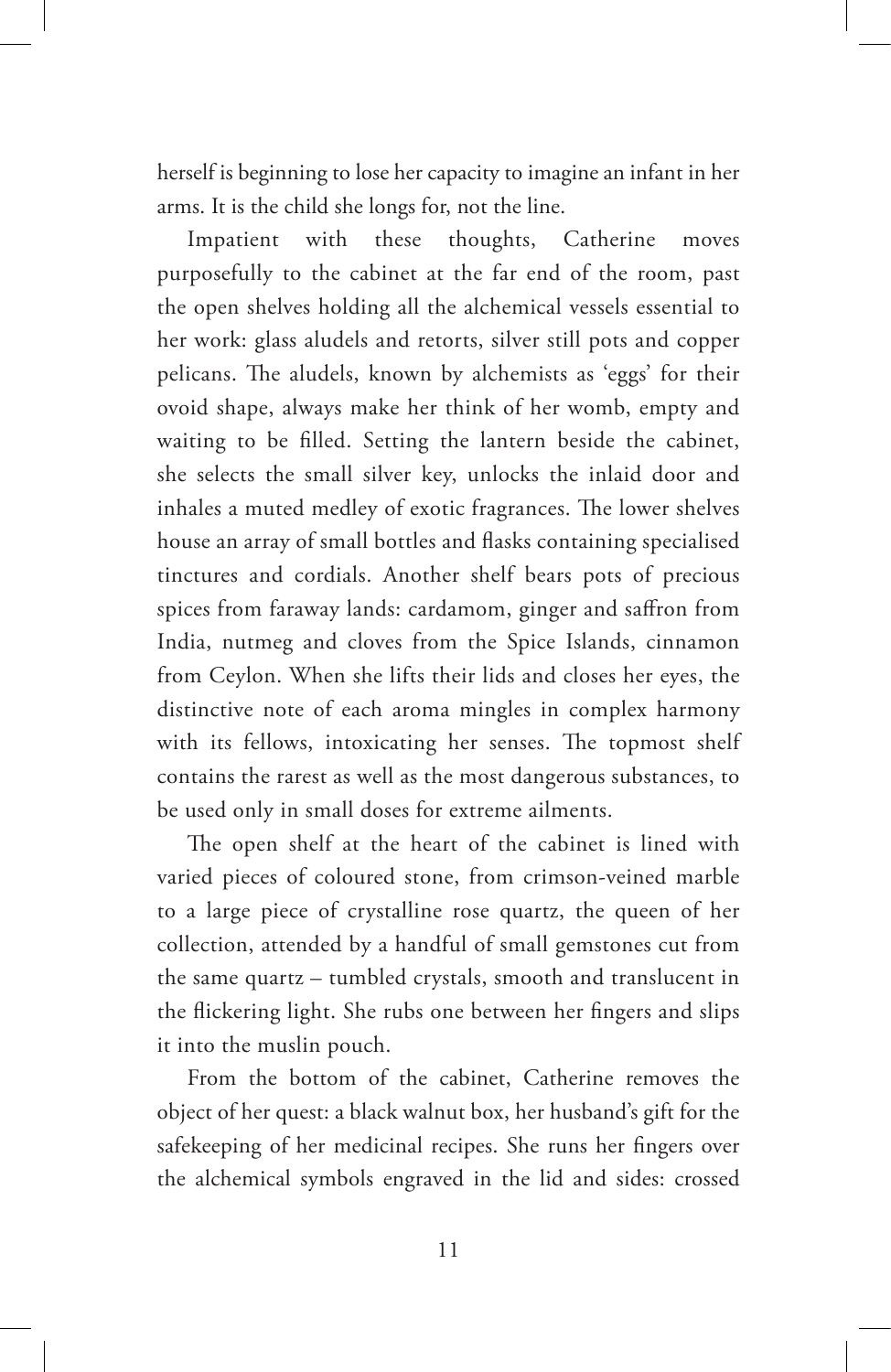lines beneath a circle with horns for *silver*, a circle around a central dot, bearing a sideways crown, for *gold*. She never tires of touching these lines, which seem imbued with the power of the substances they represent.

Unlocking the box with her smallest key, of gold, she lifts the lid and fingers the sheaf of papers. She hopes to pass this precious box along to a daughter. But the collection of recipes is not yet finished. The most important remedy still eludes her. Despite her unending failures, her mounting scepticism of alchemy's powers, she knows that if her strength ever returns she will continue the search, however hopeless.

*Rosemary, sage, pennyroyal, angelica, juniper, rue*. She whispers the names as if casting an incantation or calling upon spirits to fill her body – or naming the girl child she imagines instructing in the art of alchemy one day.

But now, to the task at hand – not a recipe, but a message.

Placing the box beneath her arm and lifting the lantern, Catherine turns. Moving swiftly, she passes so close to the shelves of vessels that the sleeve of her gown catches on one of the glass aludels. The vessel slides over the edge of the shelf and shatters against the floor. She freezes. Then she closes her eyes and breathes out.

Not all accidents are signs.

Catherine moves to a desk facing the moonlit window and sets down the walnut box. She sinks into the chair fronting the desk, pulls a sheet of paper from the drawer and dips her quill into the inkpot. As she writes, her narrow shoulders relax and her breathing steadies. The words come slowly in the lantern's flickering illumination, but now her hand is firm. At length she sets down the quill, rereads her words and folds the paper. Taking up the sealing candle on the desk, she lights it from the lantern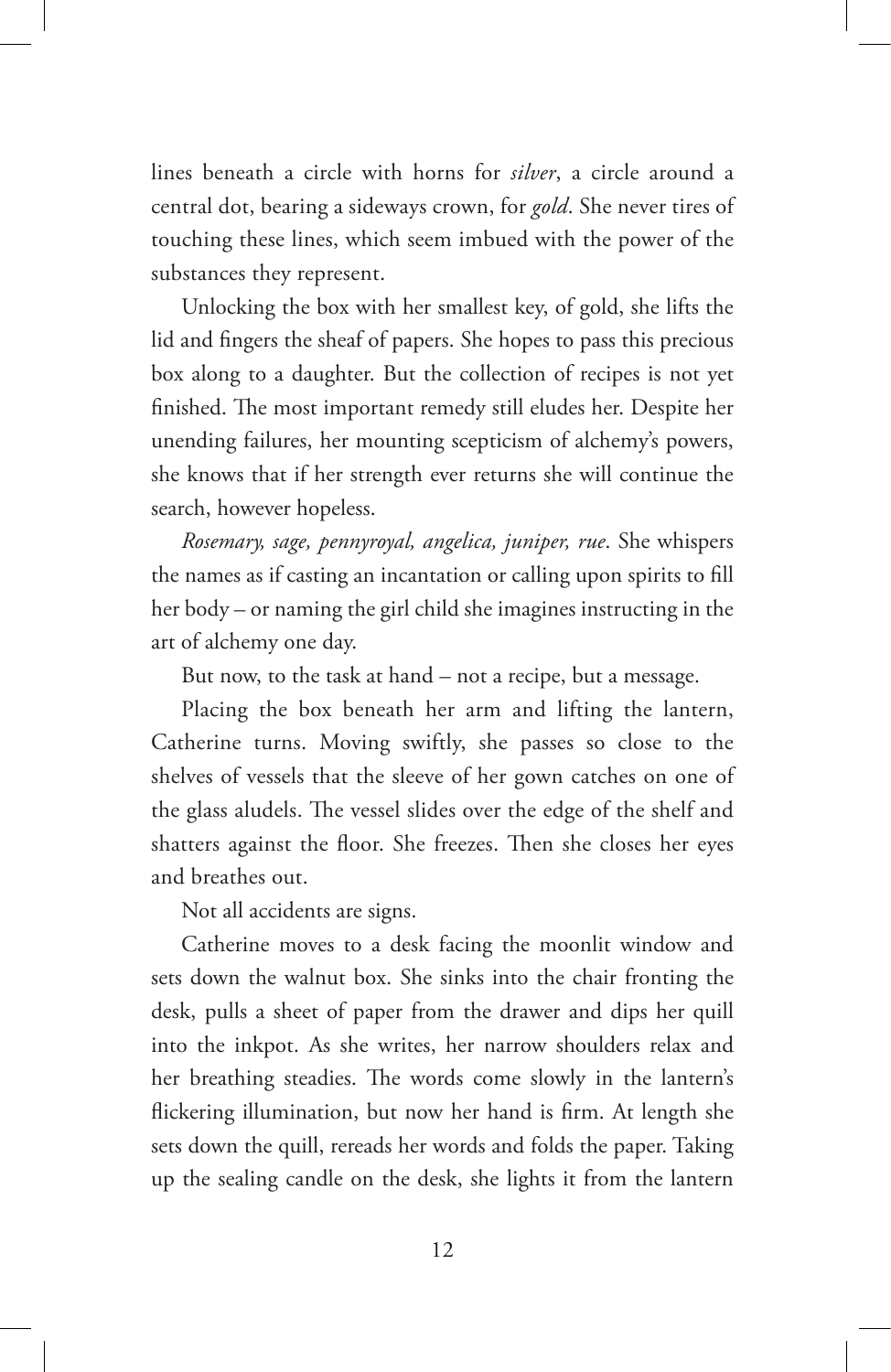flame, drips crimson wax onto the sheet. With assurance arising from long practice, her fingers find the small silver pendant, blackened with use, that hangs from a thong around her neck. She pushes the circlet firmly into the wax to complete the seal. As the image hardens in the cooling wax, she replaces the pendant around her neck.

She lifts the engraved lid of the box to place the paper inside, then pauses and, dipping her quill once more, writes with a flourish –

*To the next Cleopatra*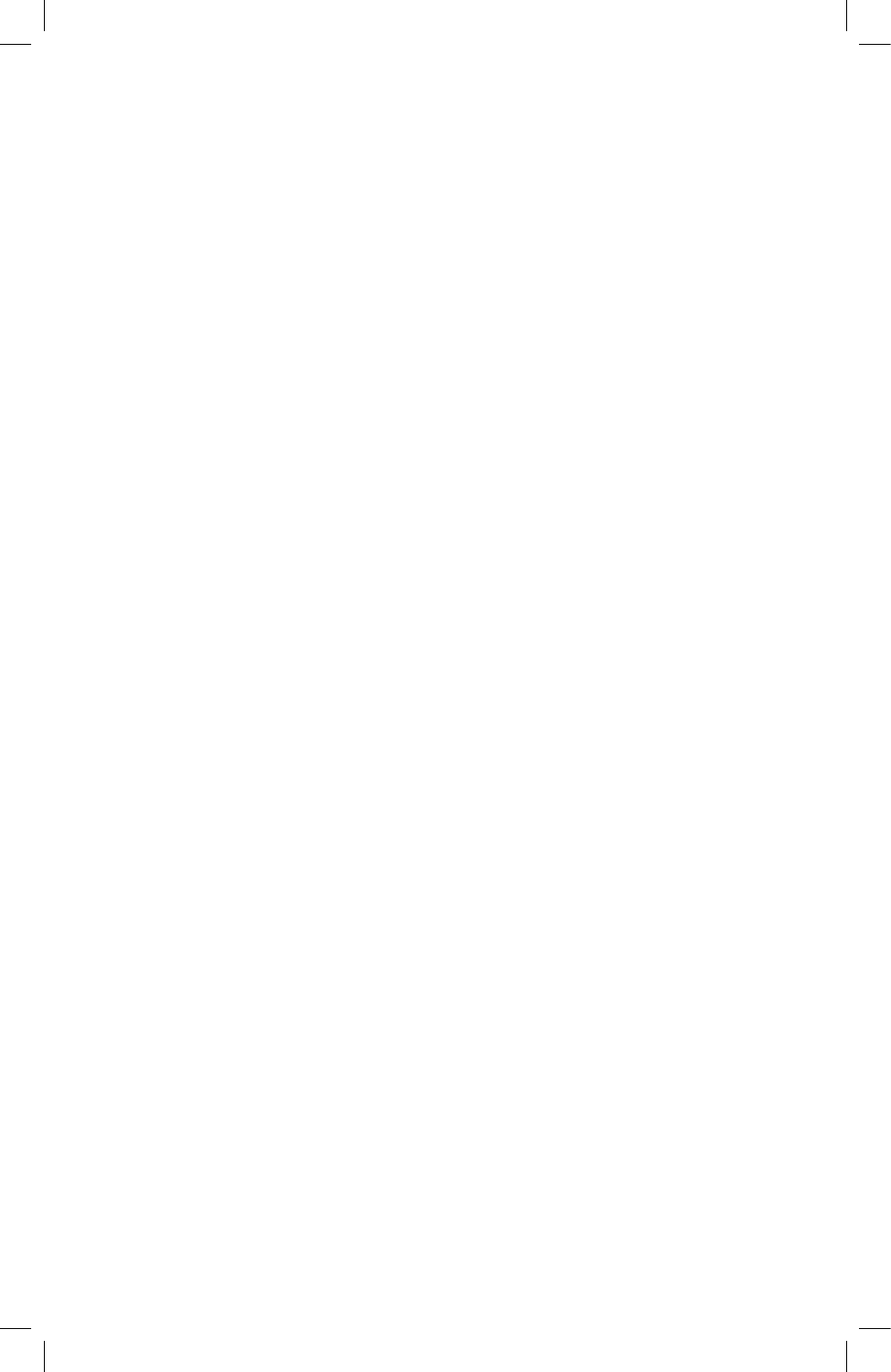## **Part One: 1573–78**

NIGREDO *(mortificatio)*: the initial, black stage, representing the plunge into chaos, darkness, ash; descent, dying.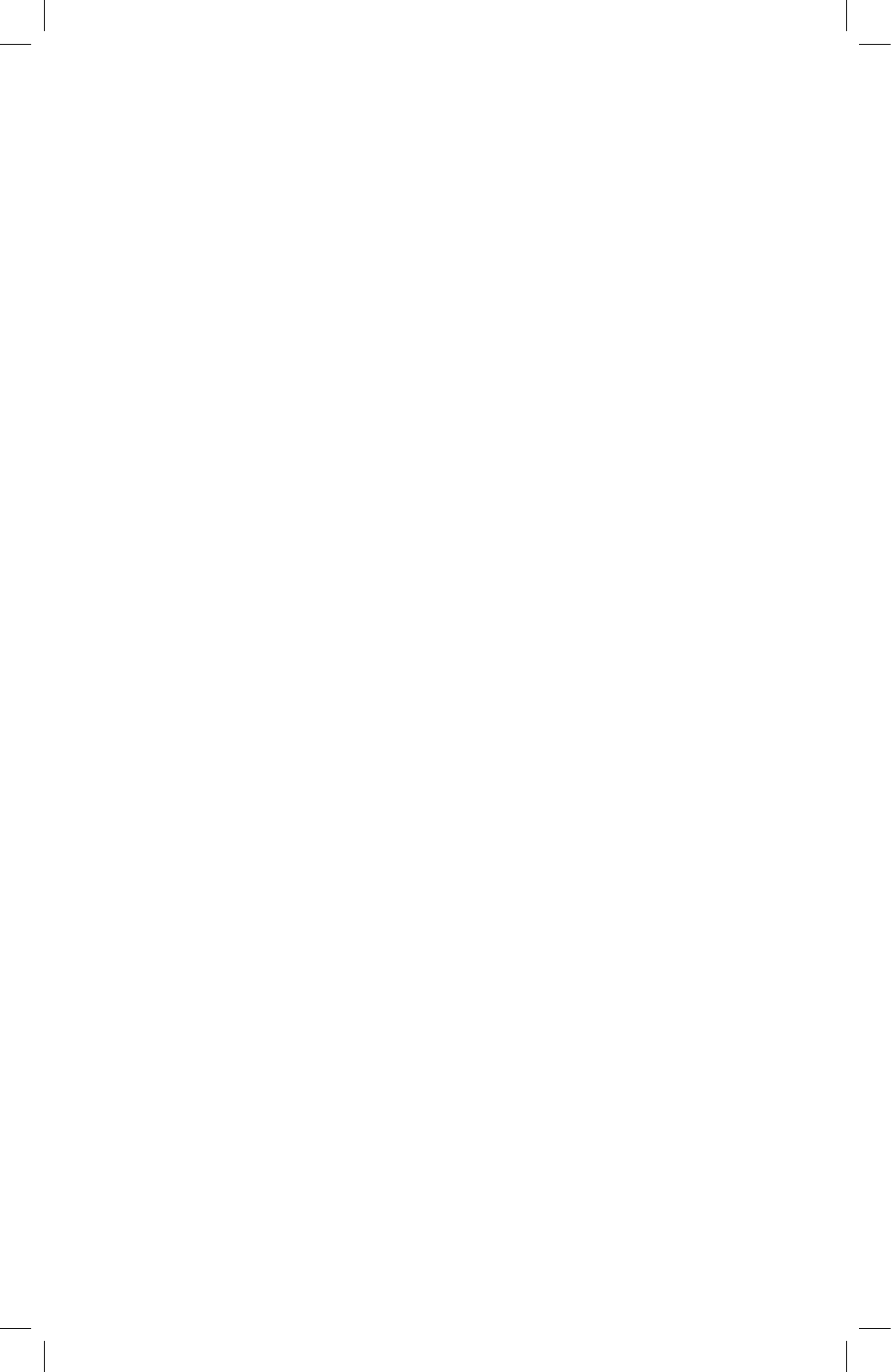### **Chapter One**

#### **Rose, 1573**

My mother was a witch.

Or so they said when they dragged her from me. I knew only the truth that she was the centre of my world. But that was why she sent me away.

I was nine years old.

'The lady in the great house will teach you what I can't,' she said. 'Give you tools no one will question – reading, writing, making remedies. None can challenge her learning.'

She gripped my forearms, hard, her mouth twisting like she tasted something bitter, and I scowled to hide my dread.

'Learn all you can, Rose.' Her voice was urgent. 'But don't use it unless you have to. Special knowledge scares folks. That's why—' She broke off with a gulp. I could see her throat working as she swallowed her words. Her once-plump cheeks, that I so loved to kiss, seemed to have become thinner, but I could still breathe in the heady mix of herbal fragrances from her garden and the storeroom, sharp and sweet.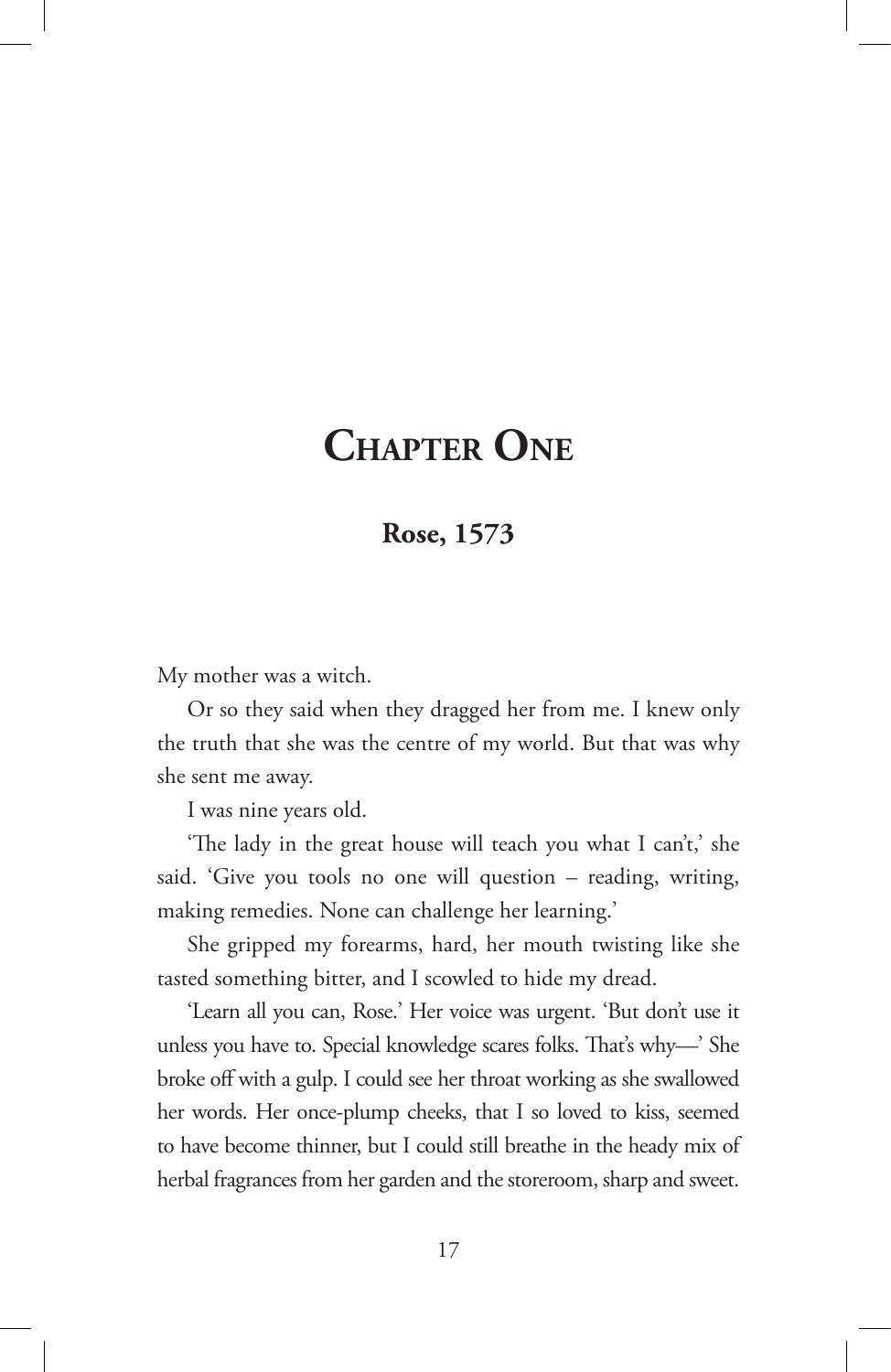'Mum, *you* can teach me all I need.' My voice cracked with desperation as I tried to burrow into her chest. All I wanted was never to leave her. To stay home with Mum and Da and my little brother. Not to be shut away in the great house to serve a lady I didn't know.

She shook her head, once, that was all.

There was no use arguing. And nothing else I could give her.

Mum was born a farmer's daughter, but it was from her mother that she learnt her skills, like knowing the berries on the hedgerows – which to taste, which to toss, and which to press into cordials that could heal. It was her knowledge of herbs that made my father, Martin Commin, a cloth merchant with a market stall in Salisbury, want to marry her.

I loved that story, and asked Mum to repeat it so many times that I could tell it myself. 'The word is that your daughter Joan knows herbs and grows in knowledge every season,' Da told Mum's father, a sheep farmer. 'I believe there's a market here for herbal medicines, which I can offer at my stall along with the cloth – to keep my customers healthy as well as clothed. I want your Joan for a wife.' My father was never slow to get to the point.

Mum told me he dreamt big. 'That's what appealed to me when he came courting. He was eleven years older than me, but his dreams seemed as new as my own – to make his way in the world, just like I wanted to.' I liked this part of the story, for already I had dreams of my own.

'So we were married in the parish church and set up housekeeping here in Amesbury,' Mum told me, offering my little brother, Michael, a biscuit and me the story, to keep us both satisfied.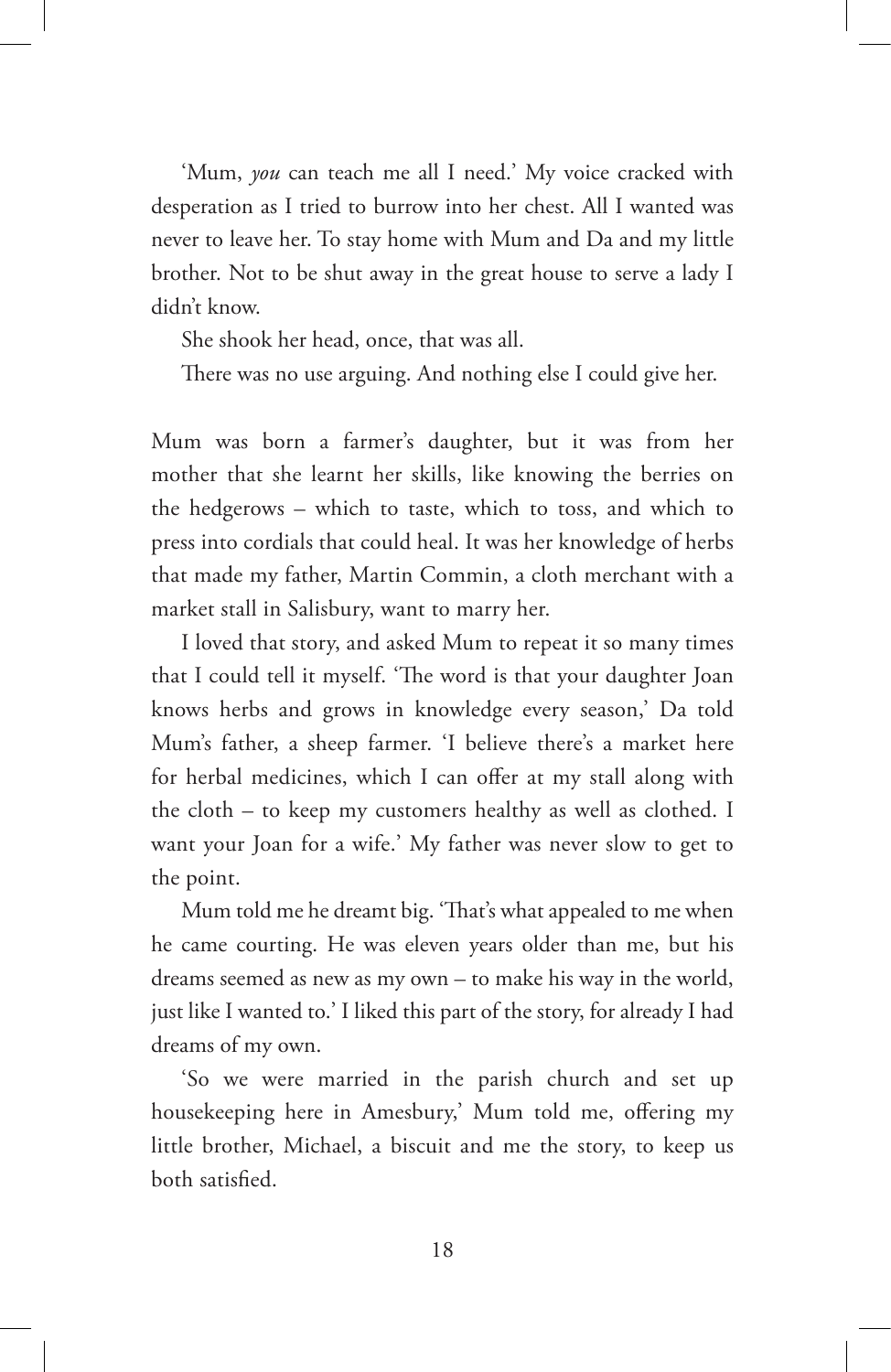'I built up the herbal side of Martin's business and trained his new apprentice – a lad named Simon. Folks soon came from all over Wiltshire for my remedies. At that time, the lord of the great house had taken a first wife he couldn't abide. And she was no healer. When workers fell ill or came into harm's way, his lordship sent them to me.' Here she sighed and fell silent a moment, her sinewed hands smoothing a pleat in her skirt. 'Simon loved the stars. He taught me the cycles of planets while I taught him the cycles of plants.' When I frowned, Mum explained the difference between *plants* and *planets*. 'Planets look like stars in the night sky.' As I listened I scribbled pictures on the hearthstones, as I had ever since I was big enough to hold a stick of charcoal. I drew plants budding with starlight instead of flowers, and Mum smiled. My drawing during her stories kept us both happy.

'Together, Simon and I, we made cures to sell that brought as much business as your father could handle,' she continued. 'Ah, we taught each other so much! And your birth during those years of learning brought me more joy than any cure I could make.' When she fixed me in her calm, brown gaze, I knew no one would ever love me more.

But one day the storytelling stopped, and the happy pattern of our days was broken.

'There's been some trouble,' Mum explained as she hurried into our cottage. Taking a deep breath, she fixed me with a steady gaze. 'Your father's not home until nightfall from the market, so I need you to listen carefully so that you can tell him what I'm telling you.'

I wondered why she couldn't wait to tell him herself. But her voice didn't sound alarmed, so I curled up at her feet, my cheek pressing into her sturdy wool skirts.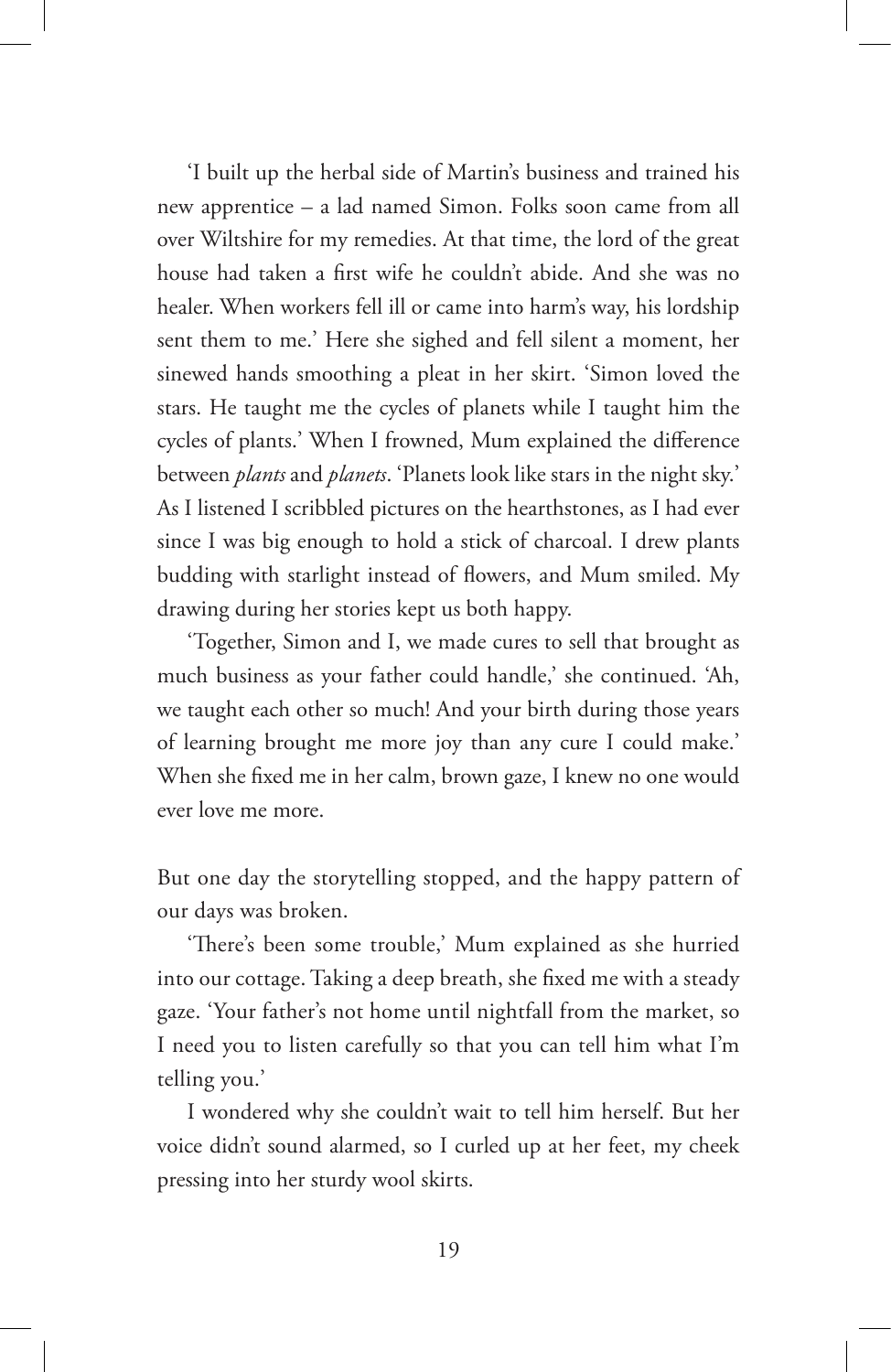'Last market day, when you were with your father, I spent the time with Sally Hutchins, helping to prepare her for childbirth. Sally had many fears about it, as she'd already lost a child. I brought Michael with me, wrapped in a sling across my chest, because I expected it would be hours before her baby arrived. It took until daybreak, but finally I brought that baby into the world. His left arm was withered, but his mother didn't care, so long as he lived and breathed. Or so she said, weeping her thanks and pressing a shilling into my palm. But her husband blamed me.'

That was when I heard voices at the front gate, then pounding on the door. I sprang to my feet and Mum lifted little Michael into my arms. Before she opened the door, she looked back at me and said, very clearly, 'Don't be afraid.'

When the door swung open, I heard the gasp a crowd makes, for it was a crowd outside. Then one shrill woman's voice, crying 'Witch!' What came next was like the shower of sparks when logs collapse in fire. The crowd sucked my mother away with them, leaving me alone with the embers, my brother wailing in my arms.

When Da got home, I told him what Mum had said. In my haste, I jumbled the facts, but he left at once, white-faced and shaking with fury. 'Ungrateful scum, these villagers take what they need and bite the hand that heals them.'

My aunt Judith, a chunky woman with loving arms, soon arrived to look after Michael and me, her face as pale as Da's.

'*Trial by water*, they call it,' she said. 'But you're not to worry, Rose, for your mum's innocent. Any babe can have a bad arm. They'll learn soon enough what fools they've been. And that's the last of Joan helping Wiltshire villagers, shilling or no shilling.'

Aunt Judith explained that they would row Mum into the middle of the river with a rope around her waist and throw her